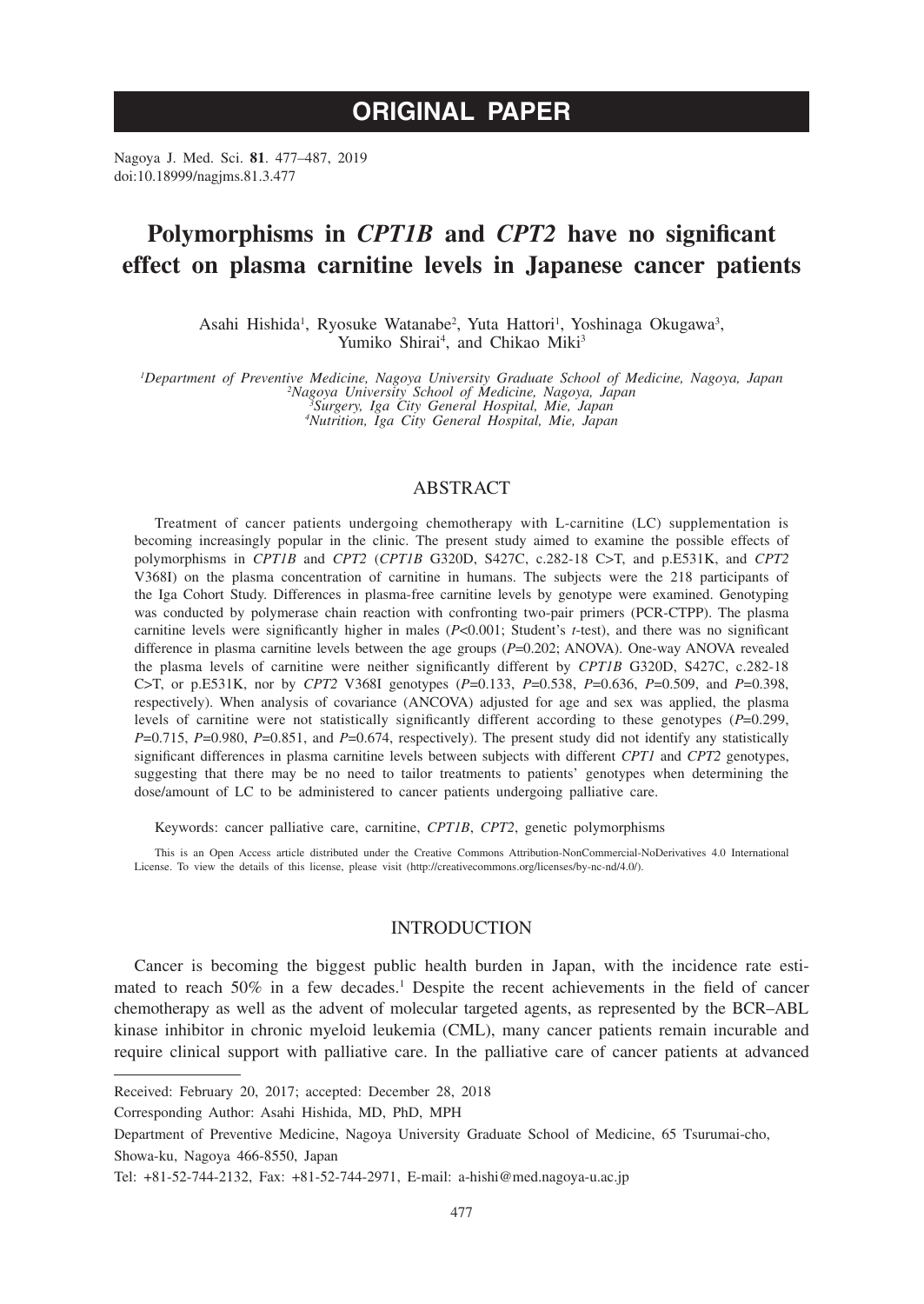clinical stage, weight loss with muscle wasting, namely cachexia or sarcopenia, is recognized as a critical clinical challenge.<sup>2,3</sup> Although the actual biological mechanism under which this muscle wasting develops in cancer patients has not yet been fully clarified, imbalances between protein catabolism and metabolism due to the existence of cancer are considered to have important roles. Some molecules such as inflammatory cytokines (e.g., interleukin [IL]-6, IL-8, or tumor necrosis factor  $[TNF]-\alpha$ ), or tumor-derived factors (e.g., proteolysis-inducing factor [PIF]) have been reported to have roles in its genesis.<sup>4</sup>

Meanwhile, loss of quality of life (QOL), fatigue, or anorexia, and the resultant reduced adherence to palliative chemotherapy in patients with cancer cachexia is also a clinically important issue. Efforts have been made to improve these accompanying complications, of which oral/intravenous  $(i.v.)$  administration of carnitine is one of the most promising approaches.<sup>3</sup> L-carnitine (LC) is a water-soluble quaternary amine with essential functions in all tissues, the main one being to import long-chain fatty acids from the cytosol into the mitochondrial matrix for β-oxidation.5 Clinically, supplementation with LC has been also reported to improve hepatic encephalopathy in patients with liver cirrhosis.<sup>6</sup> Control of such symptoms in cancer patients, especially in those receiving chemotherapy, will help to improve their compliance with chemotherapy administration, and treatment with LC supplementation is becoming a popular treatment option as a complementary and alternative medicine (CAM) in the clinic. There are two crucial molecules in the catalyzation and transportation of carnitine, which is an important process in the β-oxidation of long chain fatty acids. One is carnitine palmitoyltransferase 1 (CPT1), which exists in the outer surface of the outer mitochondrial membrane and catalyzes the transfer of acyl groups from acyl CoA to carnitine, forming acylcarnitine. Another critical enzyme is carnitine palmitoyltransferase 2 (CPT2), which resides in the inner surface of the inner mitochondrial membrane, playing a vital role in catalyzing the reconversion of acyl groups from acylcarnitine to acyl CoA.7

Recent advances in the fields of molecular genetics and epidemiology have clarified the possible roles of genetic variations in drug response or predispositions to various diseases.<sup>9</sup> For carnitine metabolism, however, little is known regarding the roles of genetics. Among them, one study in French-Canadians and another in Saudi-Arabians clarified the functional polymorphisms of *CPT1B* and *CPT2*. 8,10 The present study aimed to examine the possible effects of these polymorphisms in *CPT1B* and *CPT2* (*CPT1B* G320D, S427C, c.282-18 C>T, and p.E531K, and *CPT2* V368I) on the serum/plasma concentration of carnitine in humans.

# MATERIAL AND METHODS

## *Study subjects*

The subjects were the 218 participants of the Iga Cohort Study, which was conducted as part of the Japan Multi-Institutional Collaborative Cohort Study (J-MICC Study), one of the largest genome cohort studies in Japan, which was launched in 2005 to investigate the gene–environment interactions for the possible establishment of the personalized prevention of human chronic diseases based on the genetic information of Japanese patients.11 All the participants included in this study provided written informed consent for the analysis of their questionnaire data and serum/plasma samples as well as that for genotyping. The blood samples were drawn from the participants when they were fasting.

#### *Measurement of plasma carnitine and creatinine concentration*

After deproteinization using a Pall Nanosep® spin column (Pall Corp, Port Washington, NY),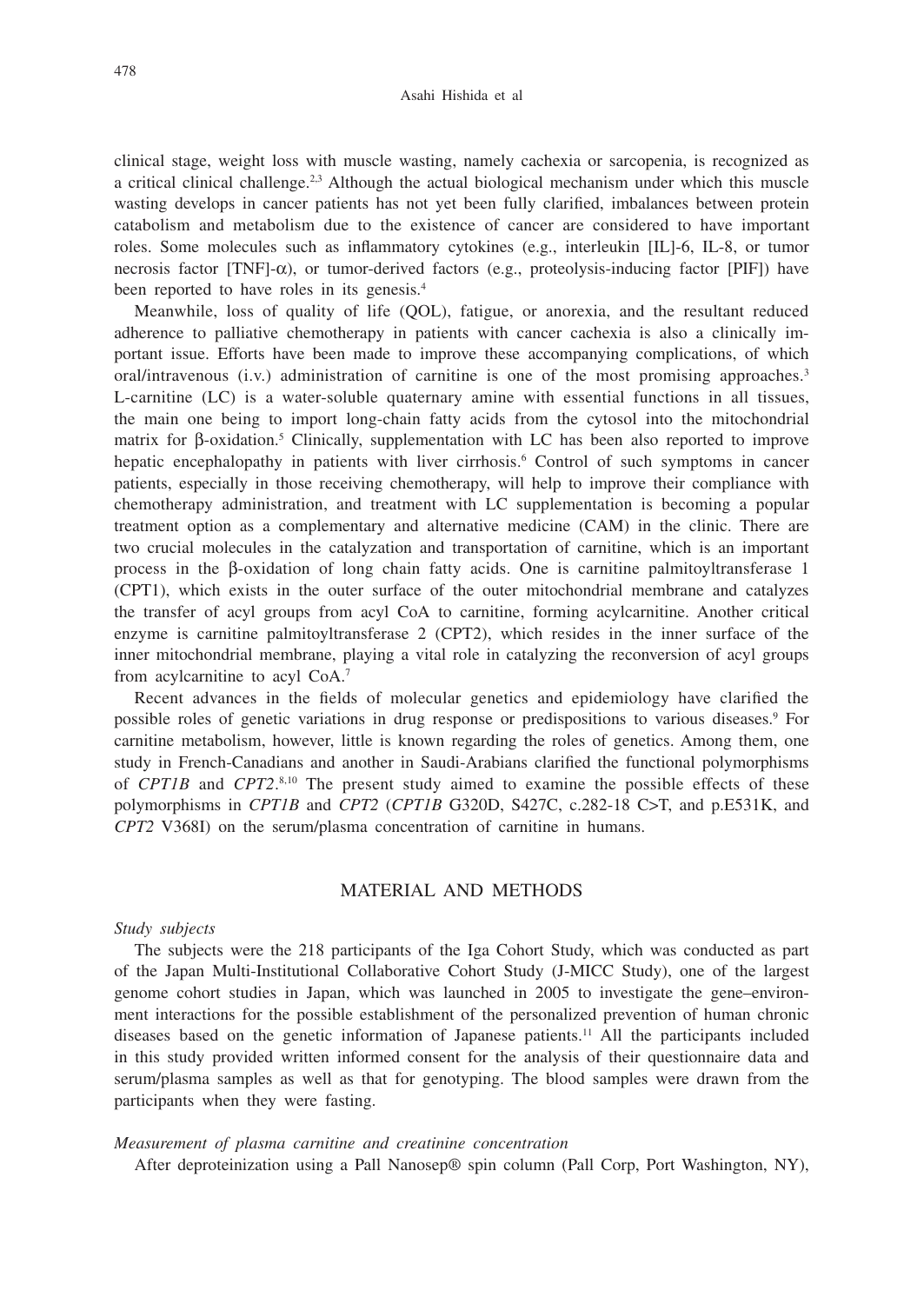plasma free carnitine levels were measured using the L-Carnitine Colorimetric/Fluorometric Assay Kit (BioVision, Milpitas, CA) in accordance with the manufacturer's instructions. Briefly, 50 μl of plasma samples and 50 μl of reaction mix were applied to 96-well plates, which were incubated at room temperature for 30 min, and the ODs were measured at 570 nm. The measured ODs were corrected for background levels and the carnitine concentrations were finally obtained from the standard curves. The reference range of plasma free carnitine is 26–76 μmol/L. The coefficients of variation (CV) at low and high levels within the reference range were  $13.9\%$  and  $23.1\%$  for inter-assay CV (n=2), and 19.2% and 3.7% for intra-assay CV (n=2), respectively. The serum creatinine levels were also measured using the enzymatic method by BML, Inc. (Tokyo, Japan).

#### *Genotyping*

Genotyping for *CPT1B* G320D (rs2269383), S427C (rs8142477), c.282-18 C>T (rs131759), and p.E531K (rs470117), and *CPT2* V368I (rs1799821) was conducted by polymerase chain reaction with confronting two-pair primers (PCR-CTPP).12 The primers used (and the thermal cycler conditions) for each SNP were as follows: F1: CAC CAC TCG GAT CCC GGA, R1: GCC AGC ATC ATG CCT GTA AAC A, F2: AGT TGC GTC AGG GTT GAA GGT G and R2: GGC TCA GTT ACC TGT GTC CTT GC (initial denaturation at 95°C for 10 min, followed by 30 cycles of 95°C for 1 min, 64°C for 1 min, and 72°C for 1 min, with a final extension of 72°C for 5 min) for *CPT1B* G320D; F1: CTC ATC TTC GGG GTC ATA GC, R1: CAT CTC CAG GTC CAG CCA, F2: TAT CTT TAA TCC TCT AAC CAT AAC CCT AAC T and R2: CCC TGG ATG AGG AAT CCT ACT C (95°C for 10 min, followed by 30 cycles of 95°C for 1 min,  $59^{\circ}$ C for 1 min and  $72^{\circ}$ C for 1 min, with a final extension of  $72^{\circ}$ C for 5 min) for *CPT1B* S427C; F1: AAG AGG ACC CCC TGC AGC CT, R1: CAG GCA CCA GTG CCC TGT CT, F2: GTT CCT GAG CTG GGC AGA TAC AGG and R2: CAC ACC TAT TGG AGA GGG GCA AG (95 $\degree$ C for 10 min, followed by 30 cycles of 95 $\degree$ C for 1 min, 65 $\degree$ C for 1 min, and 72°C for 1 min, with a final extension of 72°C for 5 min) for *CPT1B* c.282-18 C>T; F1: CAG TGC CAG GCG GTC ATC A, R1: CGC TGG TAC AGG AAC GCA CAG T, F2: CCT CTT ACC CAC AAA GCT GAG CC and R2: CTT GGC CAC CTG GTA GGA ACT CTC (95°C for 10 min, followed by 30 cycles of 95°C for 1 min, 65°C for 1 min, and 72°C for 1 min, with a final extension of 72°C for 5 min) for *CPT1B* p.E531K; and F1: CAA GGA TGG CTC TAC TGC CA, R1: GAA ACT GGA CGC AGT CAA TAG TG, F2: CTG AGG AAA GTG GAC TCG GC and R2: CCA AGA GTG CTC AAA GTG GAC (95°C for 10 min, followed by 30 cycles of 95°C for 1 min, 59°C for 1 min, and 72°C for 1 min, with a final extension of 72°C for 5 min) for *CPT1B* c.282-18 C>T. Representative gels for genotyping are shown in Figure 1.

#### *Statistical analysis*

The differences in plasma carnitine levels between two groups were tested by Student's *t*-test, and the differences in plasma carnitine levels by genotype were tested by analysis of variance (ANOVA), analysis of covariance (ANCOVA), and linear regression. All calculations were conducted using STATA Ver. 13 (STATA Corp, TX).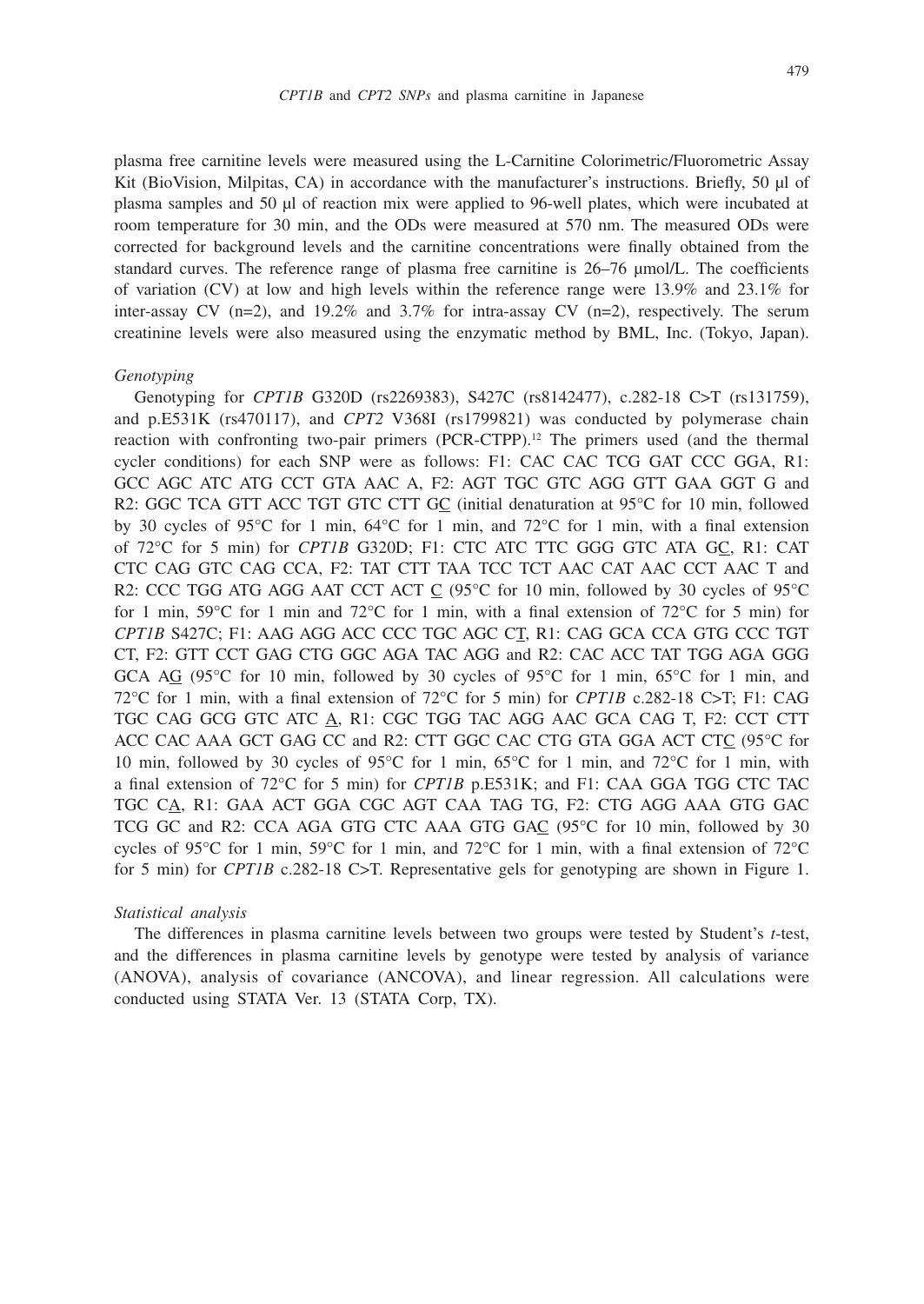

**Fig. 1** Representative gels for genotyping

- **Fig. 1A:** *CPT1B* G320D: Lane M, 100-bp marker; lane 1, *A/G* genotype (144-bp, 193-bp and 319-bp bands); lane 2, *G/G* genotype (144-bp and 319-bp bands).
- **Fig. 1B:** *CPT1B* S427C: Lane M, 100-bp marker; lane 1, *C/C* genotype (215-bp and 341-bp bands); lane 2, *C/G* genotype (167-bp, 215-bp and 341-bp bands); lane 3, *G/G* genotype (215-bp and 341-bp bands).
- **Fig. 1C:** *CPT1B* c.282-18 C>T: Lane M, 100-bp marker; lane 1, *T/T* genotype (321-bp and 505-bp bands); lane 2, *T/C* genotype (227-bp, 321-bp and 505-bp bands); lane 3, *C/C* genotype (227-bp and 505-bp bands).
- **Fig. 1D:** *CPT1B* p.E531K: Lane M, 100-bp marker; lane 1, *A/A* genotype (343-bp and 534-bp bands); lane 2, *A/G* genotype (235-bp, 343-bp and 534-bp bands); lane 3, *G/G* genotype (235-bp and 534-bp bands).
- **Fig. 1E:** *CPT2* V368I: Lane M, 100-bp marker; lane 1, *A/A* genotype (243-bp and 403-bp bands); lane 2, *A/G* genotype (200-bp, 243-bp and 403-bp bands); lane 3, *G/G* genotype (200-bp and 403-bp bands).

# RESULTS

The characteristics of the studied subjects are detailed in Table 1. The genotype frequencies for *CPT1B* G320D, S427C, c.282-18 C>T, and p.E531K, and *CPT2* V368I were in accordance with Hardy-Weinberg's equilibrium (*P*=0.946, *P*=0.812, *P*=0.613, *P*=0.517, and *P*=0.867, respectively).

The plasma carnitine levels were significantly higher in males (*P*<0.001; Student's *t*-test), and there was no significant difference in plasma carnitine levels between the age groups (*P*=0.202; ANOVA). We further examined the effects of BMI and body weight on plasma carnitine levels, which did not reveal any statistically significant associations (*P*=0.075 for BMI; *P*=0.499 for body weight; one-way ANOVA) (Table 2 and Fig. 2).

Using one-way ANOVA, the plasma levels of carnitine were neither statistically significantly different by *CPT1B* G320D, S427C, c.282-18 C>T, or p.E531K, nor by *CPT2* V368I genotypes (*P*=0.133, *P*=0.538, *P*=0.636, *P*=0.509 and P=0.398, respectively). When ANCOVA adjusted for age and sex was applied, the plasma levels of carnitine were not statistically significantly different by these genotypes (*P*=0.299, *P*=0.715, *P*=0.980, *P*=0.851, and *P*=0.674, respectively) (Table 3 & Fig. 3). As the renal functions of the participants may affect plasma carnitine levels, analysis with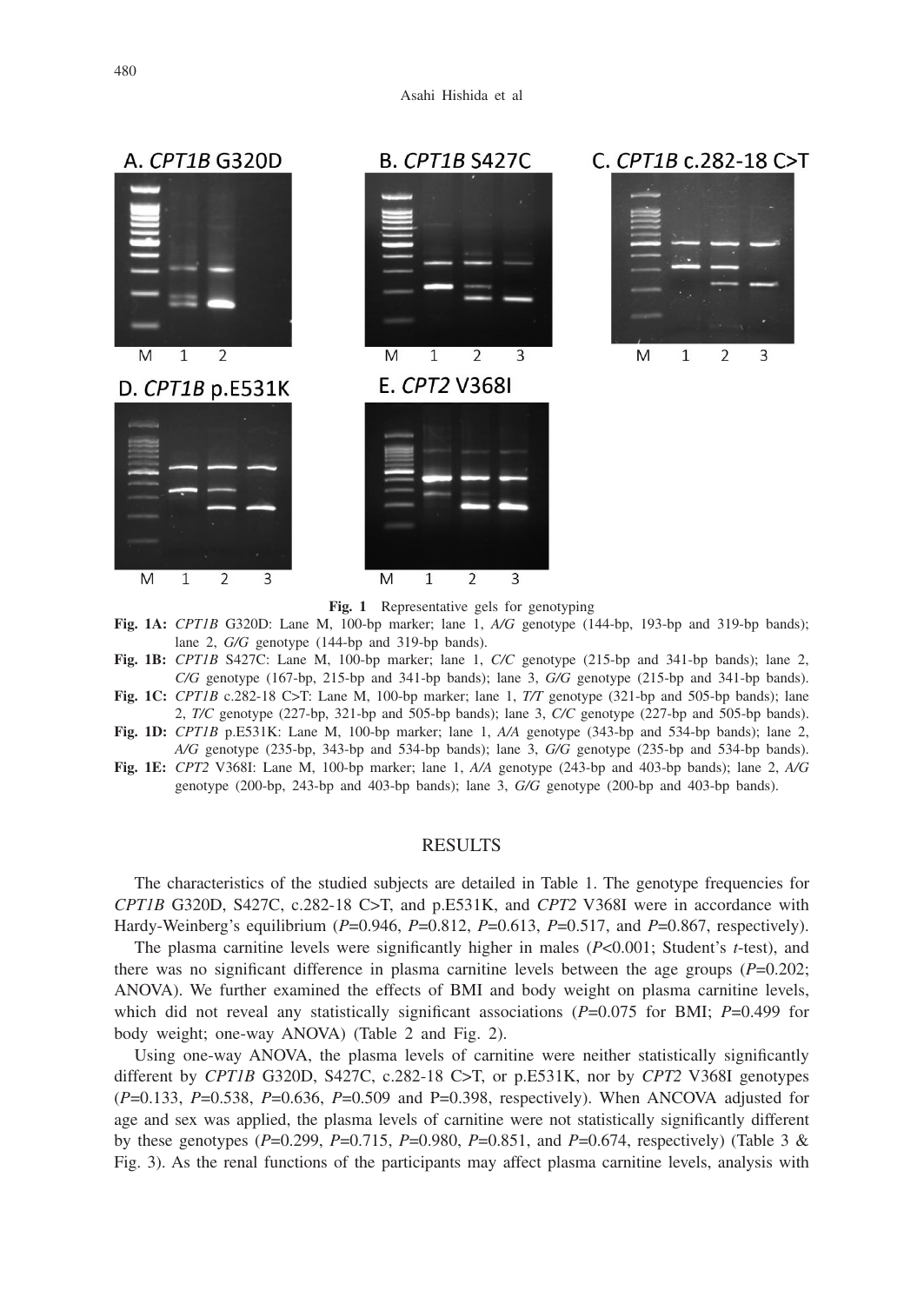a linear regression model adjusted for age, sex, and serum creatinine levels were also conducted, the results of which were not significant by genotype (Table 3), although plasma carnitine levels were significantly correlated with serum creatinine levels (Pearson's r=0.2516, *P*=0.0002).

| Variables                    |           |              |
|------------------------------|-----------|--------------|
| Sex $[n \ (\%)]$             |           |              |
| Male                         |           | 139 (63.8)   |
| Female                       |           | 79 (36.2)    |
| Age Group [n (%)]            |           |              |
| $35 - 39$                    |           | 42 (19.3)    |
| $40 - 49$                    |           | 64 (29.4)    |
| $50 - 59$                    |           | 72 (33.0)    |
| $60 - 69$                    |           | 40 (18.3)    |
| Genotype Frequency           |           |              |
| CPT1B G320D                  |           |              |
|                              | G/G       | 216 (99.1)   |
|                              | A/G       | 2(0.9)       |
|                              | A/A       | 0(0.0)       |
| CPT1B S427C                  |           |              |
|                              | G/G       | 63 (28.9)    |
|                              | C/G       | 110 (50.5)   |
|                              | C/C       | 45 (20.6)    |
| $CPTIB$ c.282-18 C>T         |           |              |
|                              | C/C       | 62 (28.4)    |
|                              | $T\!/\!C$ | 105 (48.2)   |
|                              | T/T       | 51 (23.4)    |
|                              |           |              |
| CPT1B p.E531K                |           |              |
|                              | G/G       | 62 (28.4)    |
|                              | A/G       | 104 (47.7)   |
|                              | A/A       | 52 (23.9)    |
| CPT2 V368I                   |           |              |
|                              | A/A       | 110 (50.5)   |
|                              | A/G       | 89 (91.3)    |
|                              | G/G       | 19 (8.7)     |
| Plasma carnitine [mean (sd)] |           |              |
|                              |           | 35.9 (10.4)  |
| Serum creatinine [mean (sd)] |           |              |
|                              |           | 0.782(0.172) |

**Table 1** Characteristics of the study subjects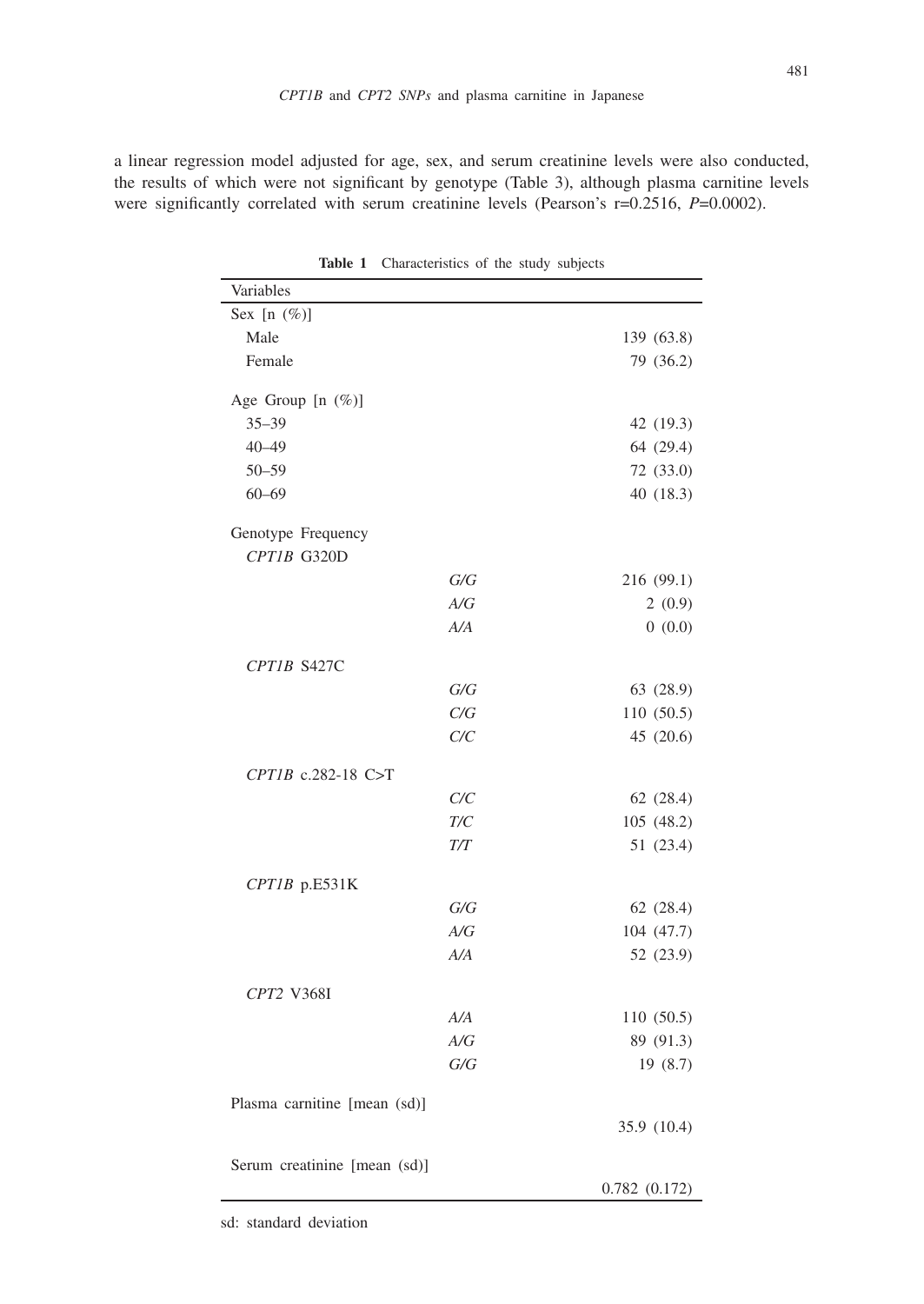# Asahi Hishida et al

| Variable    |                               | $\boldsymbol{n}$ | plasma carnitine | $\boldsymbol{P}$ |
|-------------|-------------------------------|------------------|------------------|------------------|
|             |                               |                  |                  | (ANOVA)          |
| Gender      |                               |                  |                  |                  |
|             | Male                          | 139              | $38.4 + 9.9$     | $< 0.001*$       |
|             | Female                        | 79               | $31.5 + 9.9$     |                  |
| Age Group   |                               |                  |                  |                  |
|             | $35 - 39$                     | 42               | $33.0 + 10.4$    | 0.202            |
|             | $40 - 49$                     | 64               | $36.4 + 10.2$    |                  |
|             | $50 - 59$                     | 72               | $36.1 + 10.0$    |                  |
|             | $60 - 69$                     | 40               | $37.7 + 11.3$    |                  |
| BMI         |                               |                  |                  |                  |
|             | < 18.5                        | 19               | $31.4 + 10.6$    | 0.075            |
|             | $18.5 - < 25$                 | 148              | $36.4 + 10.4$    |                  |
|             | $25 - 30$                     | 42               | $37.4 + 9.6$     |                  |
|             | $30 -$                        | 9                | $30.7 + 11.6$    |                  |
| Body Weight |                               |                  |                  |                  |
|             | $< 50$ kg                     | 32               | $34.9 + 11.5$    | 0.499            |
|             | $50\text{kg} - < 70\text{kg}$ | 126              | $35.5 + 10.2$    |                  |
|             | $70kg-$                       | 60               | $37.2 + 10.4$    |                  |

**Table 2** Plasma carnitine levels by demographic factors

\*Student's *t*-test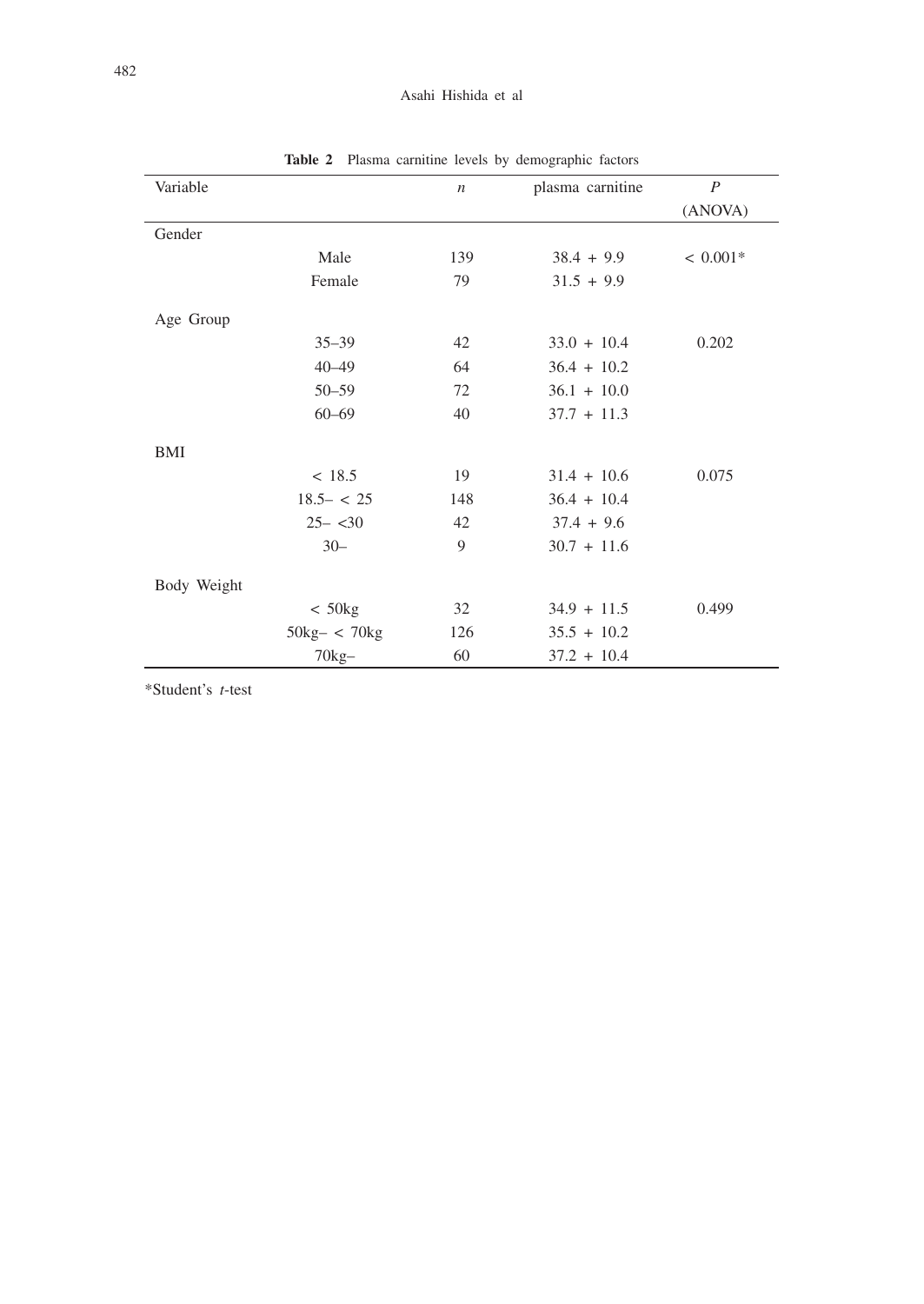

**Fig. 2** Plasma carnitine levels according to demographic factors

**Fig. 2A:** Plasma carnitine levels by sex.

**Fig. 2B:** Plasma carnitine levels by age.

**Fig. 2C:** BMI.

**Fig. 2D:** Body weight.

\*The horizontal bar represents the plasma carnitine concentration (unit: μmol/L).

\*\*The box plots indicate the medians and the inter-quartile ranges (IQR). The upper (lower) limits of the whisker plots represent the most extreme values within 1.5 IQR from the nearer quartiles (i.e., 75 percentiles or 25 percentiles).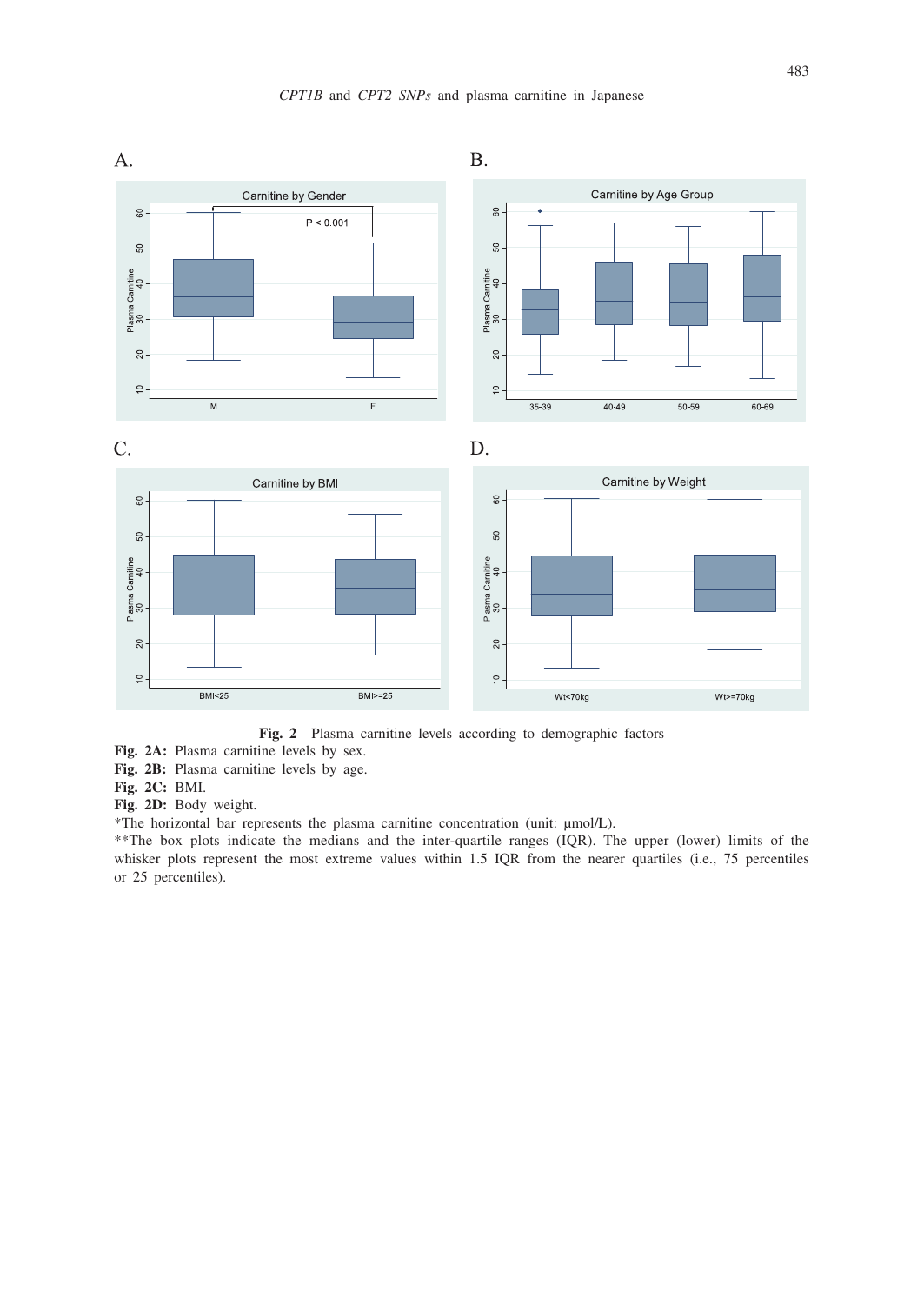| <b>SNP</b>           | genotype | $\boldsymbol{n}$ | plasma carnitine | $\boldsymbol{P}$ | $\boldsymbol{P}$ | $\boldsymbol{P}$ |
|----------------------|----------|------------------|------------------|------------------|------------------|------------------|
|                      |          |                  |                  | <b>ANOVA</b>     | ANCOVA*          | regress**        |
| CPT1B G320D          |          |                  |                  |                  |                  |                  |
|                      | G/G      | 216              | $36.0 + 10.4$    | 0.133            | 0.299            | 0.348            |
|                      | A/G      | $\mathfrak{2}$   | $24.9 + 2.3$     |                  |                  |                  |
|                      | A/A      | $\boldsymbol{0}$ |                  |                  |                  |                  |
| CPT1B S427C          |          |                  |                  |                  |                  |                  |
|                      | G/G      | 63               | $37.0 + 11.0$    | 0.538            | 0.715            | 0.498            |
|                      | G/C      | 110              | $35.2 + 10.2$    |                  |                  |                  |
|                      | C/C      | 45               | $36.2 + 10.2$    |                  |                  |                  |
| $CPTIB$ c.282-18 C>T |          |                  |                  |                  |                  |                  |
|                      | C/C      | 62               | $36.1 + 10.1$    | 0.636            | 0.980            | 0.449            |
|                      | T/C      | 105              | $35.3 + 10.4$    |                  |                  |                  |
|                      | T/T      | 51               | $37.0 + 10.9$    |                  |                  |                  |
| CPT1B p.E531K        |          |                  |                  |                  |                  |                  |
|                      | G/G      | 62               | $36.1 + 10.1$    | 0.509            | 0.851            | 0.356            |
|                      | A/G      | 104              | $35.2 + 10.4$    |                  |                  |                  |
|                      | A/A      | 52               | $37.2 + 11.0$    |                  |                  |                  |
| CPT2 V368I           |          |                  |                  |                  |                  |                  |
|                      | A/A      | 110              | $35.4 + 10.4$    | 0.398            | 0.674            | 0.582            |
|                      | A/G      | 89               | $37.0 + 10.5$    |                  |                  |                  |
|                      | G/G      | 19               | $34.0 + 10.5$    |                  |                  |                  |

**Table 3** Plasma carnitine levels by genotype

\**P* ANCOVA: analysis of covariance with age and sex input as covariates.

\*\**P* regress: *P*-values for the regression slope (β-coefficient) of genotype against plasma carnitine.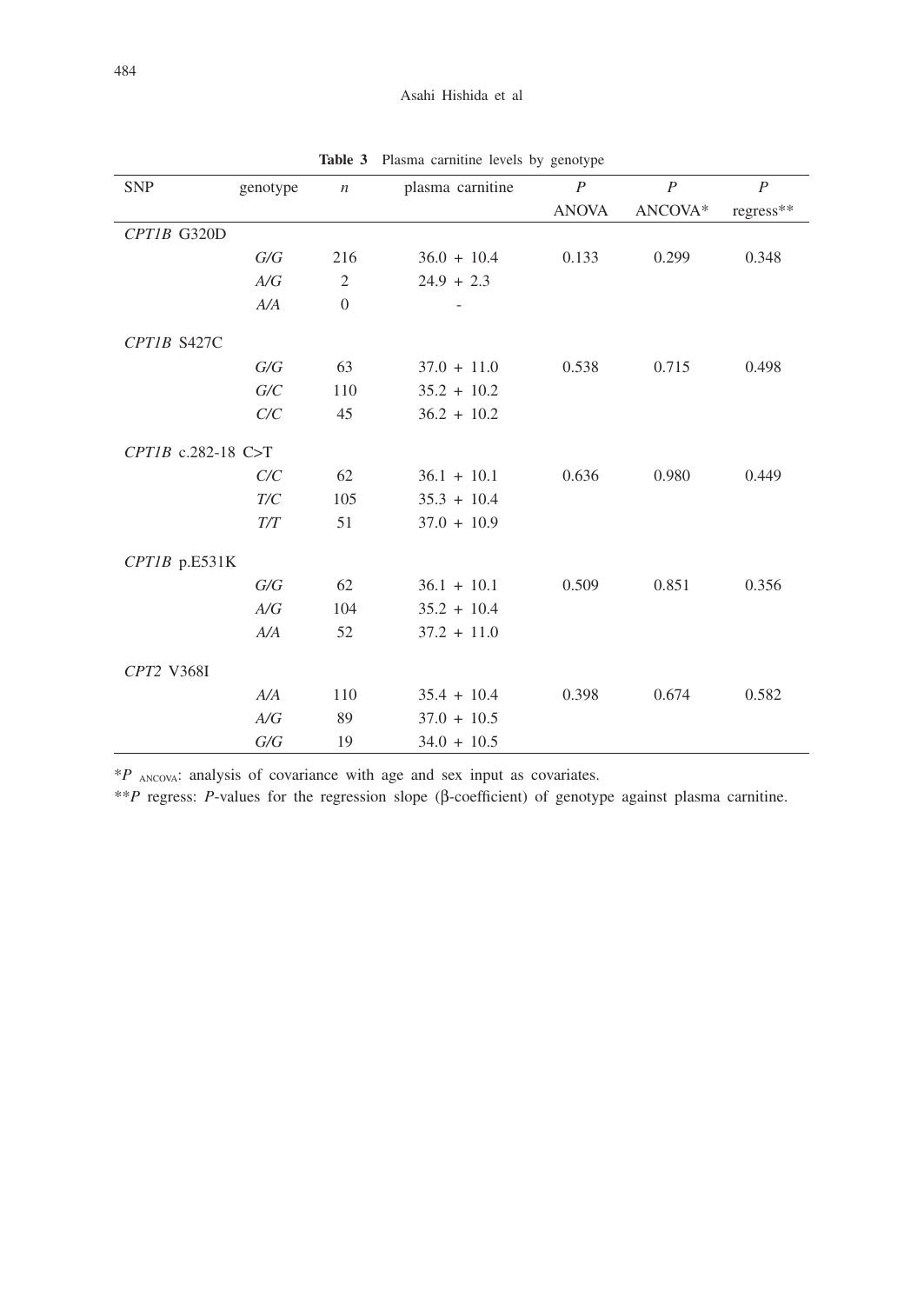









**Fig. 3** Plasma carnitine levels by genotype

**Fig. 3A:** *CPT1* G320D.

**Fig. 3B:** *CPT1* S427C.

**Fig. 3C:** *CPT1B* c282-18C>T.

**Fig. 3D:** *CPT1B* p.E531K.

**Fig. 3E:** *CPT2* V368I.

\*The horizontal bar represents the plasma carnitine concentration (unit: μmol/L).

\*\*The box plots indicate the medians and the inter-quartile ranges (IQR). The upper (lower) limits of the whisker plots represent the most extreme values within 1.5 IQR from the nearer quartiles (i.e., 75 percentiles or 25 percentiles).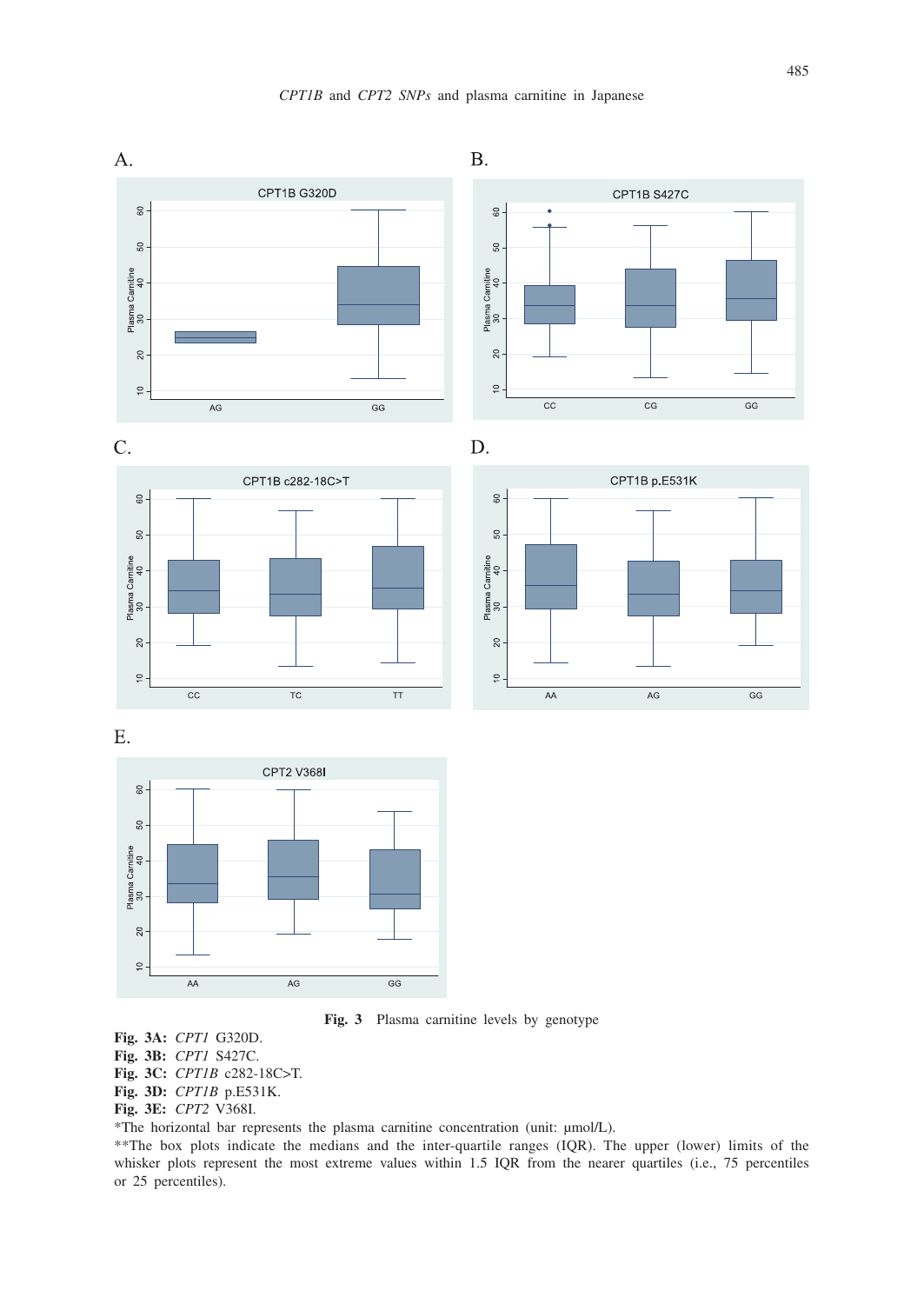## DISCUSSION

The present study revealed that polymorphisms in *CPT1B* and *CPT2* were not significantly associated with serum carnitine levels, suggesting that genetic factors may have little role in its expression.

CPT1 resides in the outer surface of the outer mitochondrial membrane, and transfers acyl groups from acyl CoA to carnitine-forming acylcarnitine. Three isoforms of CPT1 exist: the liver isoform (CPT1A), the muscle isoform (CPT1B), and the brain isoform (CPT1C).<sup>8</sup> *CPT1B* expression is shown to be high in heart and skeletal muscles.

CPT2, which exists in the inner surface of the inner mitochondrial membrane, has essential roles in removing the acyl group from acyl CoA to acylcarnitine.<sup>7,8</sup> A recent report that investigated the influence of *CPT1B* polymorphisms on the risk of metabolic syndrome (MetS), indicated the E531K polymorphism of the *CPT1B* gene as the relevant polymorphism for the risk of MetS.<sup>13</sup> In a Saudi-Arabian study, *CPT1B* G320D, *CPT1B* S427C, and *CPT2* V368I were identified as polymorphisms significantly associated with serum troponin T levels in acute myocardial infarction (AMI) patients, suggesting that these polymorphisms are biologically functional in humans.<sup>9</sup> Another study in French-Canadians revealed the significant associations of *CPT1B* c.282-18C>T and p.E531K variants with obesity phenotypes, together with the interaction between dietary fat intake and the  $CPTIB$  p.E531K variant on weight, BMI, and waist circumference, $\frac{8}{3}$  supporting the functionality of this *CPT1B* polymorphism.

That being said, our study investigated the associations of all these polymorphisms with serum carnitine levels in 218 healthy Japanese subjects, and did not identify any statistically significant associations, suggesting that the effects of these polymorphisms in carnitine transporter genes (*CPT1B* and *CPT2*) on carnitine concentration in blood in humans are limited.

In the present study, we observed significantly higher plasma carnitine levels in males than in females, which was the same trend reported in previous studies.<sup>14,15</sup> Meanwhile, one previous study demonstrated significant age-related decreases in muscle carnitine levels, whereas the serum carnitine levels were not significantly changed, suggesting that serum carnitine levels do not reflect the carnitine reservoirs in humans.16 Muscle carnitine levels, rather than blood levels, are considered to be a good surrogate for human carnitine reservoirs; such studies that take into consideration carnitine levels in muscles (and also other organs) are worth conducting. Aside from this, given all the results observed, the clinical implications of the present study are that there is no need to customize treatments to patients' genotypes when determining the dose/amount of LC to be administered for palliative care.

In summary, the present study could not identify any statistical difference in plasma carnitine levels between subjects with different *CPT1* and *CPT2* genotypes. As the sample size of the present study was relatively limited, further studies with a larger number of subjects, as well as a study design, aimed to examine the roles of these polymorphisms in muscle carnitine levels would improve our understanding of the effects of genetics in human carnitine metabolism.

## ACKNOWLEDGEMENTS

The authors are grateful to Ms. Sachiko Momokita, Ms. Yoko Mitsuda, and Ms. Keiko Shibata for their technical assistance. This study was supported in part by Grants-in-Aid for Scientific Research from the Japanese Ministry of Education, Culture, Sports, Science and Technology, JSPS KAKENHI Grant Number JP (No. 25460745). We thank H. Nikki March, PhD, from Edanz Group (www.edanzediting.com/ac) for editing a draft of this manuscript.